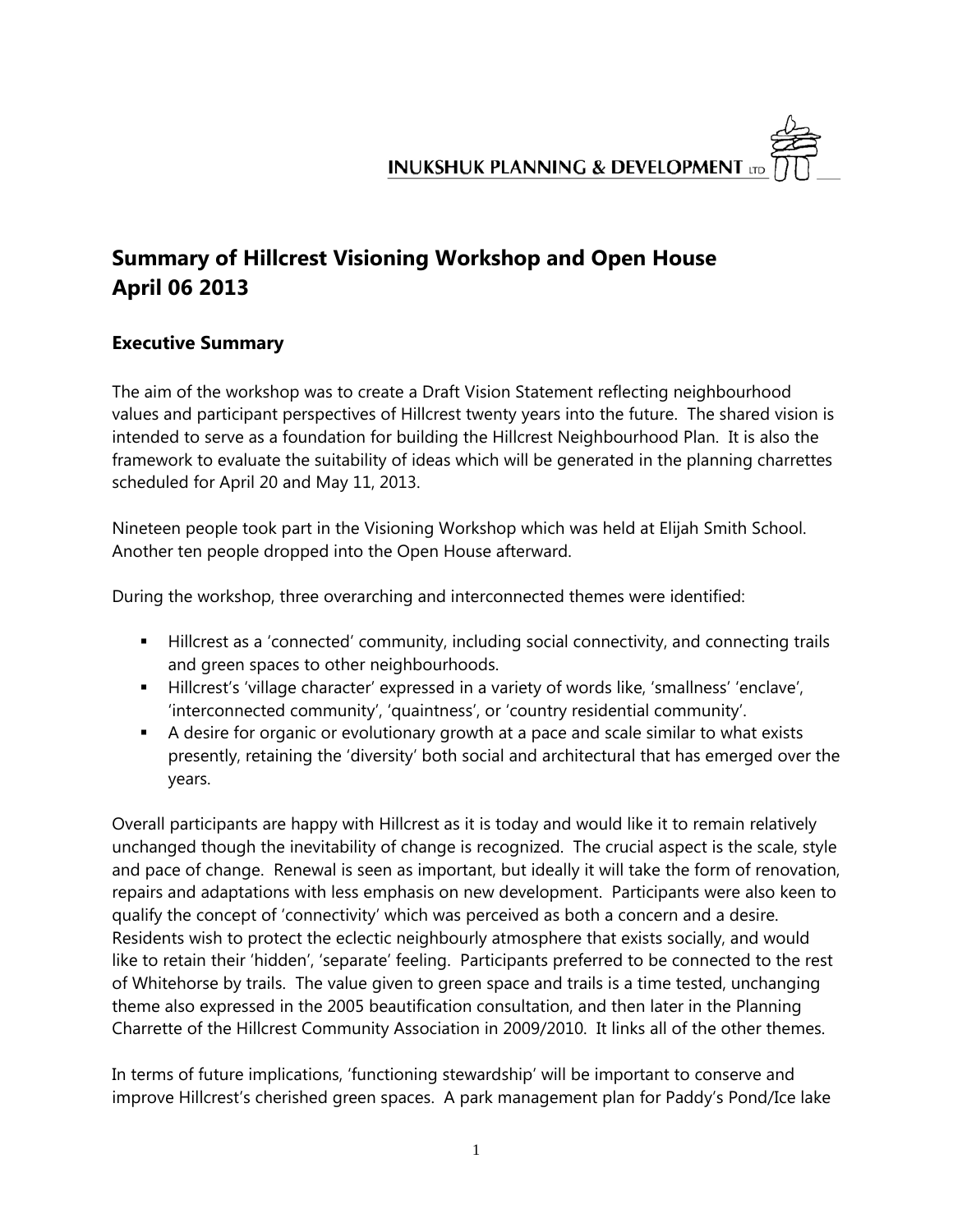Park area is an initial step in this direction. Stewardship is understood by participants to include all aspects of community development such as preserving Hillcrest's architectural character, caring for older people, providing opportunities for safe play for youngsters, promoting local economy with mixed use home/offices, caring for the maintenance of all public areas, etc. Participants also expressed a need for community capacity building to ensure the residents' association is active in the long term future; able to address new needs and 'increased pressures'.

A challenge is to define what is meant by 'village character', not only in physical terms of measurement which were proposed at this workshop, but also in terms of qualifying and monitoring the social dimension. What social interactions create a feeling of 'village character' for individuals? How is it different for varying age groups and income groups? Are there ways of encouraging this quality of interaction or does it need to arise spontaneously? Understanding the social aspect of 'village character' is essential for Hillcrest to welcome diverse residents (a shared value) while maintaining its community quality and small neighbourhood feeling.

Seven of the ten people who attended the Open House after the workshop "supported the vision statement as drafted". This suggests that although they did not participate in drafting it, they were comfortable with the result. The Visioning Workshop has created a good first step to build upon.

**\_\_\_\_\_\_\_\_\_\_\_\_\_\_\_\_\_\_\_\_\_\_\_\_\_\_\_\_\_\_\_\_\_\_\_\_\_\_\_**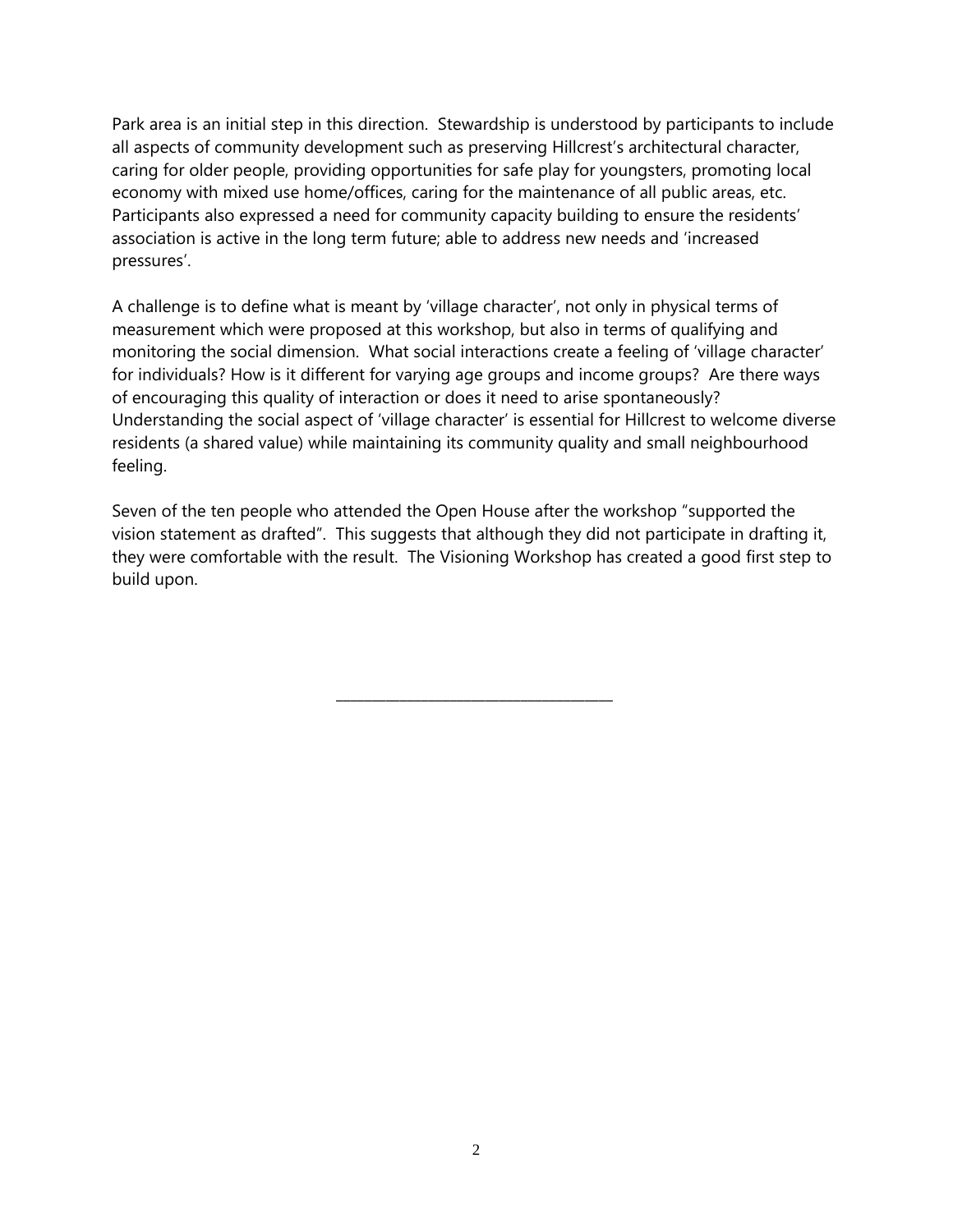## **Summary of Group Work at the Visioning Workshop**

In the morning group session participants identified shared values and envisaged the changes Hillcrest faces, and what the neighbourhood's future needs might be. Each group presented their work, discussed the values they had developed and ranked them in order of priority. In the afternoon, new groups were formed to take these values and begin to make a vision statement. Each group presented their statements. A general discussion followed as participants debated wording and themes to arrive at the Draft Vision Statement.

### *Group One:*

Morning Value Session

 Values: Diverse, mixed neighbourhood (age, income, housing), conservation of history and green spaces/trails, connectivity between people and trails to other parts of Whitehorse, and an enclave feeling. Need for more living options for aging in place, central community meeting place/garden, and increased "mixed use" including business, etc.

After Lunch Session

The group draft vision statement evolved from ideas about: 'village character', 'respecting the past', 'connected by trails', 'natural environment'.

 Group One Draft Vision Statement*: "Hillcrest aims to maintain its village character while evolving in a way that respects our past, and is connected by trails to the natural environment, other neighbourhoods and amenities."* 

### *Group Two:*

Morning Value Session

 Values: Affordability/availability, not polished character, variety of housing including mixed family types, small and safe, and green spaces/trails. Need for traffic calming, community centre/muliti purpose gathering point, functioning stewardship to maintain green spaces and 'country feel' and also develop community capacity to respond to changes/pressures

After Lunch Session

The group draft vision statement evolved from ideas about: 'village', 'connected neighbourhood', 'caring about environment', 'thriving', 'mixed and inclusive'.

 Group Two Draft Vision Statement*: "Hillcrest is a connected neighbourhood with character."* 

# *Group Three:*

Morning Value Session

 Values: Quaint/small neighbourhood feel, green spaces/trails, affordability, peace and tranquility, interactive community. Need for community meeting space, aging in place, preserving and increasing walkablity, infrastructure renewal.

After Lunch Session

The group draft vision statement evolved from ideas about: 'community – role pets play (e.g. dog walking)', 'village', 'connectivity', 'safety for children', 'nature'.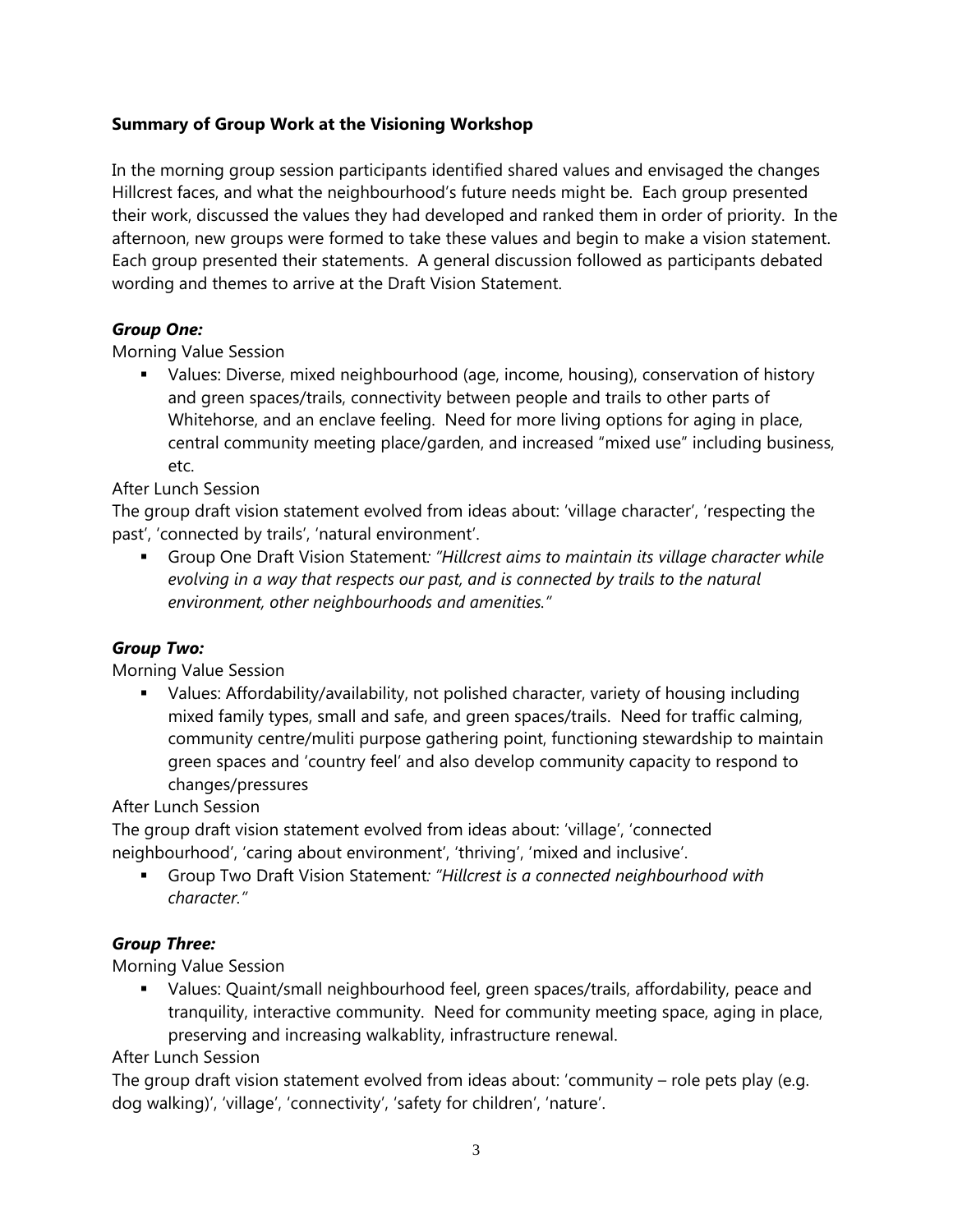Group Three Draft Vision Statement*: "Hillcrest is a unique village neighbourhood, full of possibilities, with nature as our shared back yard."* 

### **Main Discussion Points:**

Highlights of the three groups working together to write the Draft Vision Statement included:

- Consensus on the concept of 'village' while accepting Hillcrest is not actually a village. To resolve the term 'village character' seemed acceptable to many participants.
- Connectivity was interpreted to be a difficult word to use in the vision statement and effort was made to qualify this term. It was used to mean connectivity between residents, with trails to reach other parts of Whitehorse, and a unifying connection in a community meeting space.
- 'Nature as our shared backyard' was a phrase supported by most participants but it was argued this could be open to misinterpretation. A distinction was drawn between public and private land.
- Overall there was some difficulty in creating a succinct, vibrant visual image or expression that captured what Hillcrest would be like to live in twenty years from now. It was also difficult to define the complex terms accurately in few words. Underlying this participants' appreciation for Hillcrest as it is today made the concept of change a preference for renovation rather than the introduction of new elements. The group discussion resulted in the group Draft Vision Statement below. Some participants suggested the Draft Vision Statement will need to be further refined

Collective Draft Vision Statement:

*"Hillcrest conserves its village character and is connected by trails to shared natural spaces, neighbourhoods and amenities."* 

Measuring Progress in Plan Implementation:

- Narrow roads with bioswales instead of curbs and gutters
- Ability to travel to other parts of Whitehorse without driving
- **Stewardship so green spaces are not degraded**
- Conservation of housing character, (e.g. style, size, options available and affordability)
- **Infrastructure improvements done in a timely fashion**

#### **Common Themes and Values**

The value given to green spaces and trails, repeatedly expressed, is partly what makes Hillcrest a compact, self-contained neighbourhood. Participants are committed to retaining a green buffer zone around Hillcrest.